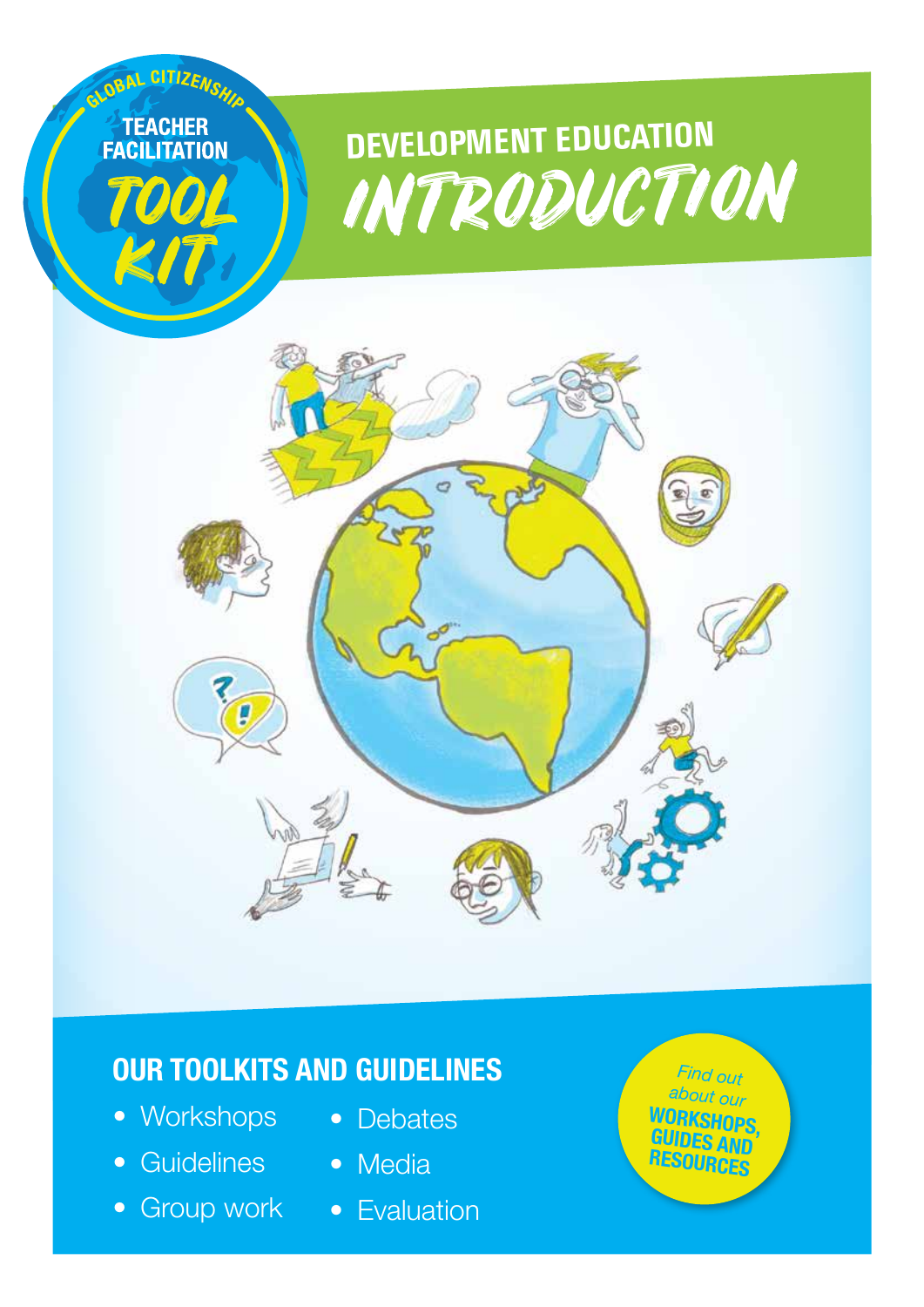# Malidadi Chilongo from Kaphika Village, Malawi from Kaphika Vill Introduction alidadi Chilon **to Development Education**

The Irish Development Education Association describes **Development Education (DE)** as working to tackle the root causes of injustice and inequality, globally and locally

Most teachers realise the importance today of raising students' awareness of and engagement with:

- The rapidly changing, interdependent and unequal world in which we live;
- Making the connections between poverty, social justice and inequality in the 'Global South' and our own lives;
- And what we can do to address these issues.

Indeed, this is now recognised both in our national educational policy, and internationally through the United Nations' Sustainable Development Goals (SDGs).

Understanding the issues is the first step, but in the words of the Dalai Lama, "Good wishes are not sufficient; we must become actively engaged".

A comprehensive review of Development Education in our post-primary schools (Bracken and Bryan 2011) highlighted two challenges for many teachers wishing to explore connections to global issues in their classrooms:

- An exam-driven focus to the syllabus, which allows little time for DE. Transition Year accordingly is perceived as offering more opportunity for DE.
- Teachers' lack of confidence in their knowledge of the issues and competence to teach DE.

This Facilitator Pack aims to address these challenges, offering resources to make workshops a relatively straightforward yet rewarding experience for teachers, and participative, stimulating and fun for students.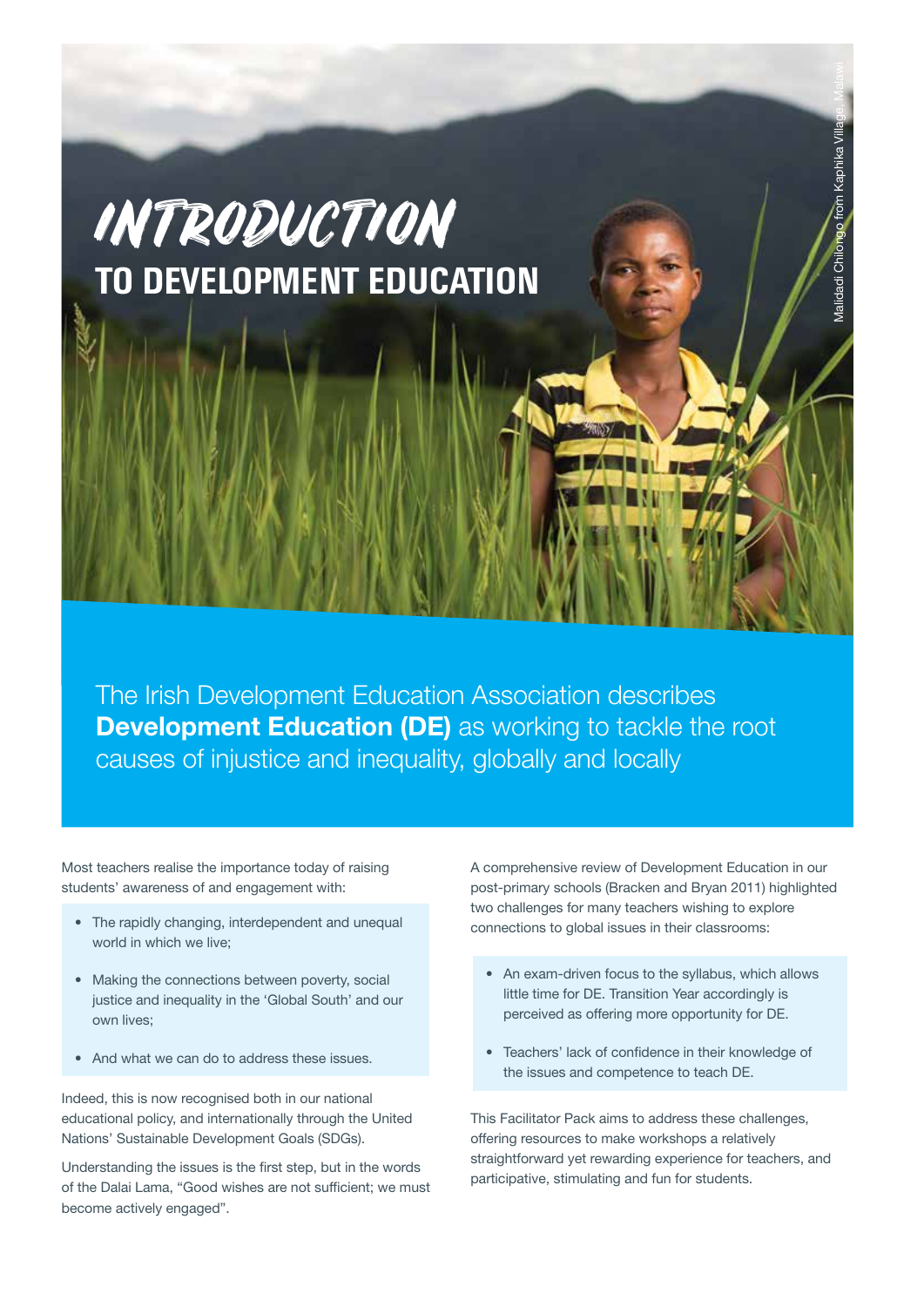# **Methodology**

Our toolkits and guidelines are developed from workshops we have been delivering in schools throughout Ireland. We encourage facilitators to draw on them as a starting point, to adapt them to their own teaching styles and needs.

Avoiding the pitfall of thinking that s/he knows all there is worth knowing about a particular topic, the facilitator must begin at where students are with the issues, and take it from there.



Development Education is based on a few underlying principles:

- The 'active learning process'. A participatory, experiential learning method with a focus on informal group work, and may also include debates, games, and role plays.
- DE is a genuine engagement with issues of global justice, with a shift in language from 'rights rather than needs'.
- By definition, DE revolves around a practice of critical thinking. Asking questions like, "Who benefits?" "Is this fair?" "Are there alternative experiences of the issue?" "Are there power differences determining how the story is told?". We attempt to understand the root causes and forces at play behind inequality, poverty, food insecurity, etc our world.
- As DE facilitators we continually question our own assumptions: Do we look at global issues through Eurocentric lenses; where do we get these messages around development; do they reinforce stereotypes; etc?

In a recent Self Help Africa survey of young people at Electric Picnic, the four most commonly identified ideas of Africa were 'hunger', 'poverty', 'famine', 'corruption'. When the respondents were informed that in fact six of the world's ten largest growing economies were in Africa, responses changed. 'Growing economies', 'progress', 'potential' became the more favoured replies.

- It's important for teachers to be aware of the traditional 'Development-as-charity' model and a modernist view, portraying international development as a linear idea of progress. As Bracken and Bryan counsel, this approach "downplays the role of richer countries in the creation and maintenance of global poverty, suggesting that developing countries are simply backward and slow. Secondly, it reinforces the idea that Western-style development is a natural progression and the ultimate goal of underdeveloped countries; thirdly, it positions developed countries at the apex of progress, no longer hindered by poverty or injustice."
- In DE we continuously make the connections between local and global, avoiding the sometimes convenient reaction of referring to issues as 'their problems over there'. One of the underpinning themes of the SDGs for example is 'universality' – the Goals apply to us all.



## **Action**

An integral component of DE is the 'action' part. Although charity fundraising activities for can be an entry point for younger people, often development activism isn't much more than what Bracken and Bryan call the three Fs, 'Fundraising, Fasting and having Fun'. This tends to leave existing beliefs and ideas about the Global South undisturbed and 'insulates learners from having to re-think dominant understandings by shielding them with comforting assurances that they are helping to 'make a difference'. This is a response to symptoms and not the root causes. 'Poverty and underdevelopment are reduced to problems of cultural and family inadequacies rather than economic problems of structural inequality' (2011).

Under the influence of the 'helping imperative', we can think of ourselves as the 'global good guys' while avoiding examining our role in the problem.

After exploring and understanding an issue a bit more, we then examine what we can do about it in our own lives:

- • On a *personal and family* level
- • In the *school*
- • With the local *community*

For ideas on the 'Action' part, we recommend the WorldWise Global Schools (WWGS) Starter Guide 'Step 3: Taking Meaningful Action' on page 13 which includes a helpful checklist.

http://www.worldwiseschools.ie/downloads/WWGS\_ StarterGuide\_2017.pdf

Comhlamh's toolkit is another useful resource:

https://www.comhlamh.org/change-toolkit-takingaction-poverty-injustice/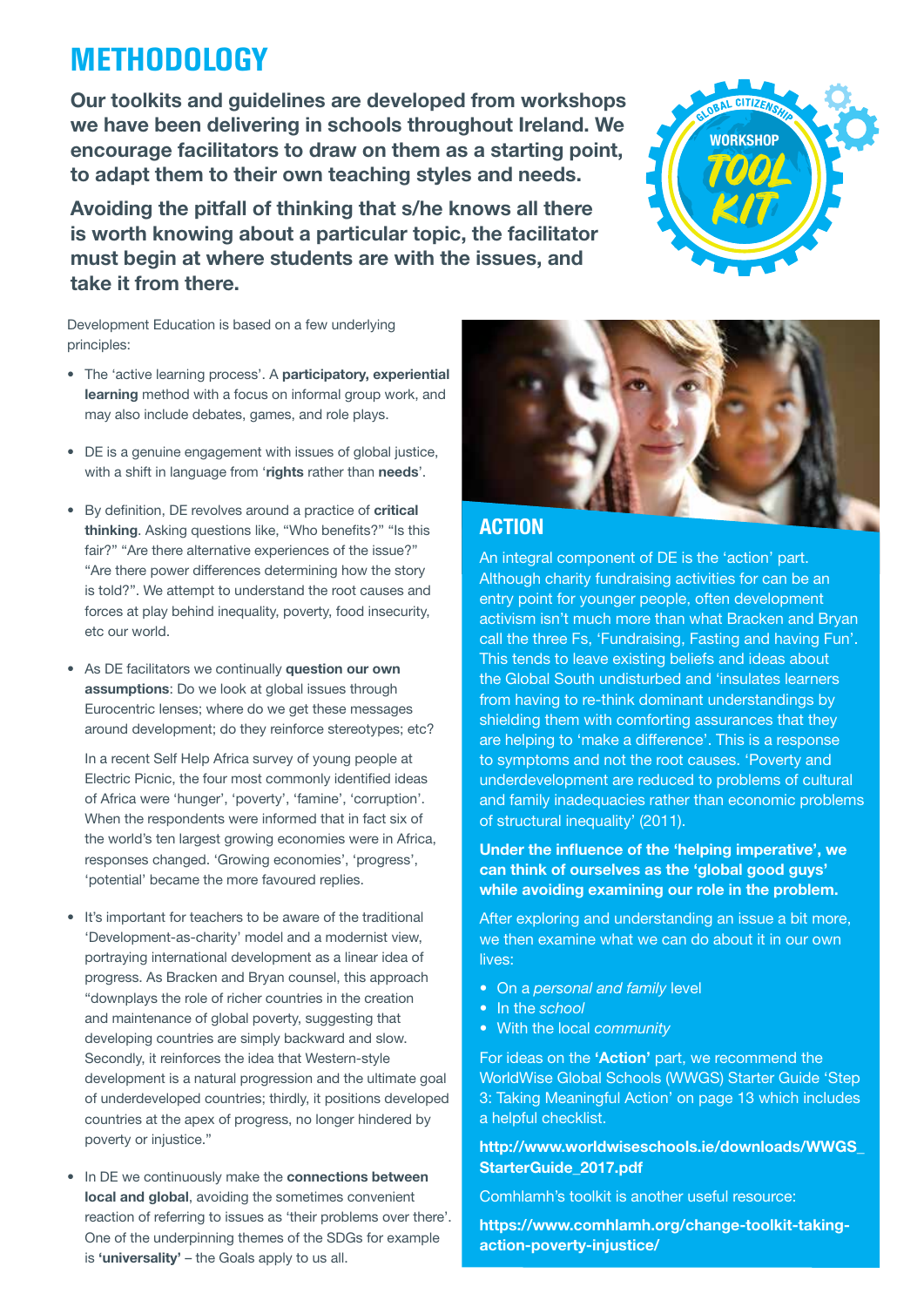



## **General Guidelines**

- A participative-style workshop works best in class sizes under 30. The toolkits presume a double period of 60-80 minutes is available. This allows the teacher and group time to explore an issue.
- Part of the class time needs to be allocated for reflection. This will allow students an opportunity to think about the issues at hand, their reactions and where those reactions are coming from, and note how their thinking may have changed. Reflection is potentially the greatest source of learning. Without time for this, students risk being left with an overwhelming sense of confusion and turmoil about seemingly insurmountable global issues, that may lead to feelings of helplessness and powerlessness.
- Some form of **impact review** is important. WorldWise Global Schools have developed a Self-Assessment Tool (SAT) which we use to measure the effectiveness of workshops.

Another form of self-reporting is to ask students to maintain a Learning **Journal** with headings such as

- "I thought... now I think",
- "I was surprised by...",
- "Two valuable learnings I will take away from today is..."
- It's important to take a few minutes at the end of each workshop to summarise, preferably with the students' participation, the issues and exercises that were covered.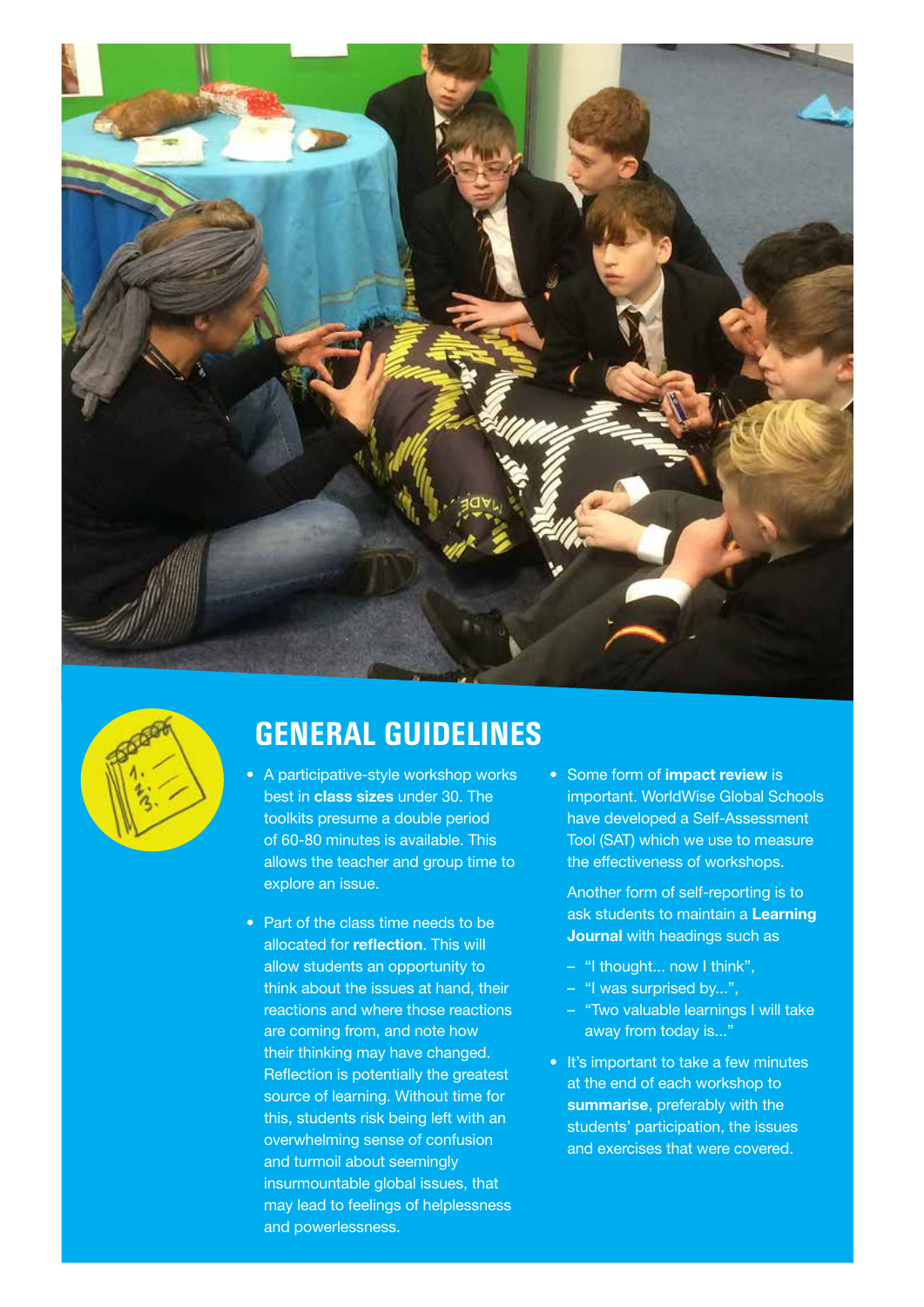

# **Group Work**

- A participative approach has proven to be a hugely effective active learning method in our DE workshops. We recommend moving desks to the side of the room and students to place seats in a semi-circle. It is simpler than to break up into group work.
- Exercises are more manageable e.g. "In your group take a few minutes to come up with three reasons why...", after which canvass the groups for their responses. It also has the benefit of breaking up cliques.
- One method of quickly getting the class to form into groups is by asking them to count, each student in turn, saying their number sequentially – 1,2,3,4,5, continuing 1,2,3,4,5, etc (if five groups required). Then, "all the 1's here, 2's over here..." etc.
- Some teachers are wary of unruliness and loss of control in such an informal setting but our experience in workshops show that once the students are engaged with the process and the exercises, these potential perils are overcome!



# **Moving Debates**

A class exercise that encourages critical thinking and allows students to examine and justify opinions by having to articulate them. It can also enable those less vocal to contribute. This activity generates good participation and engagement, and works best with groups of 10-30.

## **Instructions:**

- • Desks and chairs to be pushed to the edge of the room. Post a piece of paper with the word 'Agree' at one end of the room, 'Disagree' at the opposite end.
- Read out the first statement from your list of debate topics. (Try kicking off the exercise with something like, 'Instagram is better than Snapchat'.) Students move towards the 'Agree' or 'Disagree' end, or somewhere on the spectrum between the two if they're unsure.
- Invite some students to (briefly) explain their position, with the intention of influencing their peers and drawing some of the 'don't-knows' and opposers to their side.
- When the topic is exhausted, students assemble in the centre of the room to hear the next statement.

## **Tips:**

- It is important that students are encouraged to express their views (and to be heard).
- Emphasise this exercise will only work if students are prepared to listen and are respectful of each other, raising their hand and speaking in turn, not over others.
- Suggest that most people today seem to have an opinion on everything and that it's fine not to have one, to listen to the arguments before you arrive at a position. We don't learn by automatically agreeing with the majority. Some opinions are ill-informed and some are carefully constructed.
- There can be an element of sticking with friends. You may have to act as **devil's** advocate if there is 'group think'. Take up a position on the opposite side and allow yourself to move as convincing points are expressed. It is important students articulate why they take up a position.
- To be inclusive, gently ask some quieter students to offer their contribution earlier in the exchange, before the more obvious points are made.
- • As moderator it is helpful at times to paraphrase students' contributions, while being careful of not putting words in their mouth. Use questions to clarify uninformed or 'received' opinions.
- As a reflective exercise to finish, ask about any difficulty moving from their original position towards another.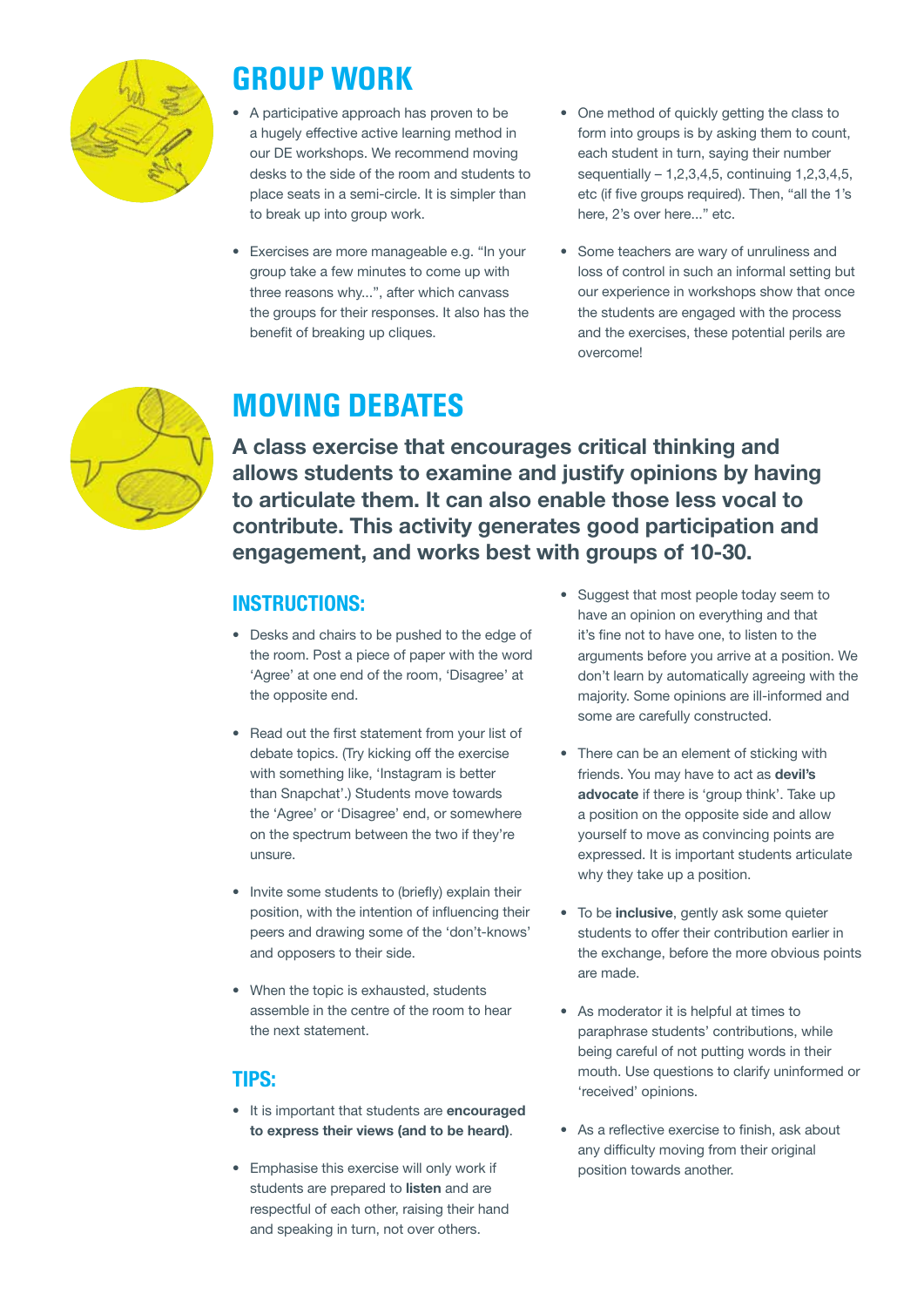

# **Use of Different Media**

## **Video**

Video can transport students to different parts of the globe, illuminate less accessible subjects like international trade, and simplify scientific topics like climate change.

- A short, simple video (if quirky or entertaining even better) has a greater chance of engagement. The longer and more complex, the less chance it will hold the group's attention.
- It is important to *introduce* the video. To have greater impact and understanding draw students' attention to key concepts, and explain some terms in it. Reminders of group discussions on the concepts or terms used will further enhance concentration
- Is the video to provoke and promote critical thinking, or is it to provide factual information? Always **follow up** with group feedback e.g. how did it make you feel, what stood out for you, what did you get from it, do you agree with the message, etc.

## **Images and Photos**

Many images and photos we see have an agenda (even a subconscious one) behind them, for example, fundraising, political persuasion, campaigning, etc. This can greatly influence how we understand issues. It is important that students are aware of this, of assumptions made, any intended 'message', if the image tells the whole story or just part of it, whether the image endorses a particular way of representing how things are. See the Dóchas video in the 'Resources' section below.

Photos are an effective method of illustrating an issue, exploring perceptions of stereotyping, and developing skills such as empathy. Useful activities on how to maximise the potential of using photos are listed below under Resources.

## **Drama, Role-play and Word Poems**

Role play is another tool to help develop empathy – walking in another's shoes – and consider other viewpoints and perspectives. See Valerie Lewis link in 'Resources' section below.

Facilitators need to create a 'safe space' for students who may be exposing vulnerabilities by encouraging students to remain quiet while another is performing.



# **Assessing Active Learning Methods**

Assessing the learning that's taken place can be a challenge. How do we measure a process, or "increased awareness", or indeed a greater capacity for critical thinking? Some form of monitoring and evaluation is important however in order to:

- Understand the impact of the resource in a learning process
- Measure the effectiveness of methods chosen
- Measure changes in skills and knowledge. attitudes and behaviours
- • Get feedback and improve future activities
- Re-think practices and make necessary changes
- Involve participants in the production, delivery and roll out of resources to feel valued and be more inspired for further actions

Accordingly inform the class at the beginning what you are looking to do – offering them something to aim for.

Our present recommended system for evaluating effectiveness of DE workshops is the Self Assessment Tool (SAT) developed by WorldWise Global Schools. It is a self-reporting method with the form given to students to complete before and then after the workshops, to measure changes in knowledge, skills, attitudes and behaviour.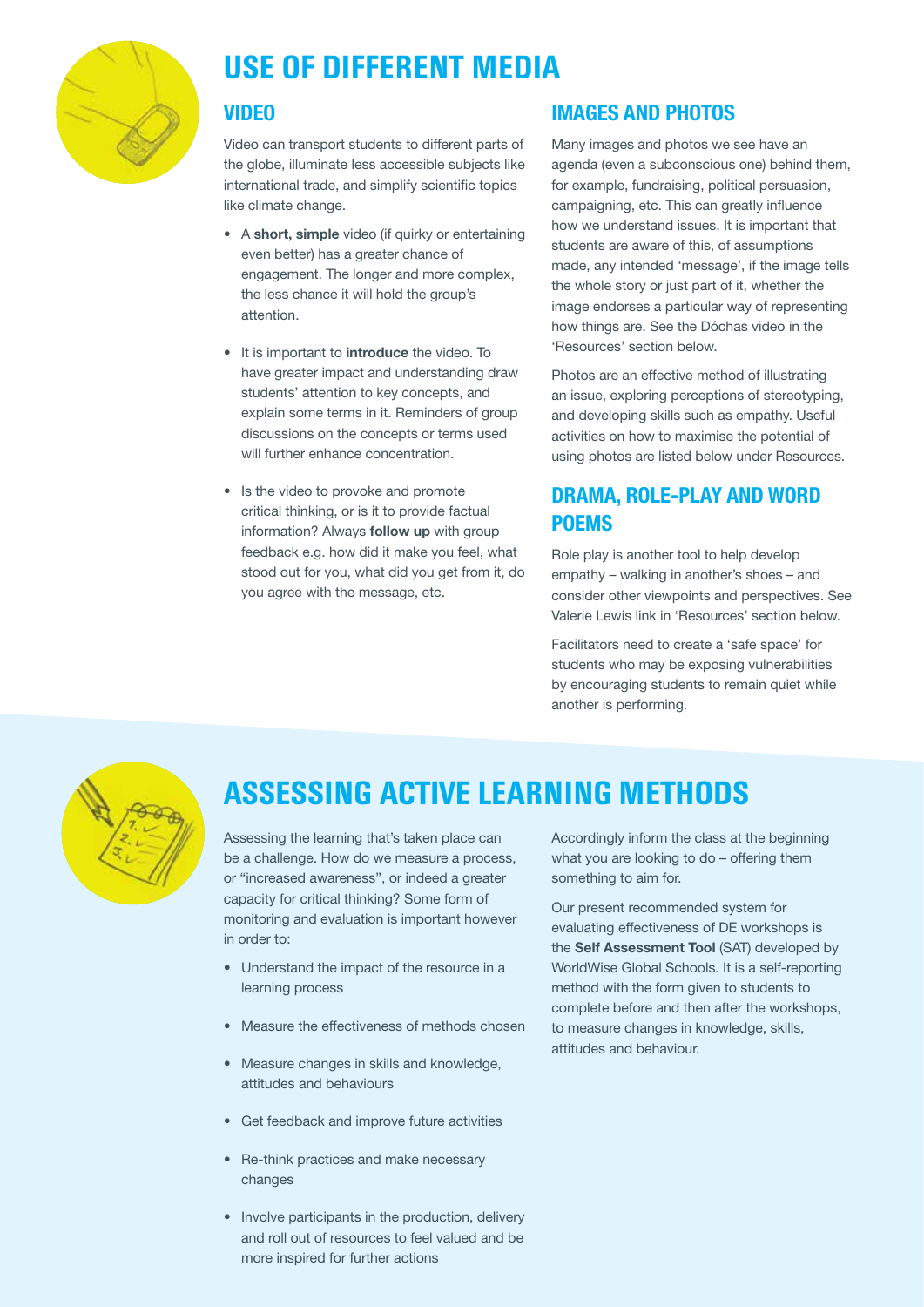

# **Links and Resources**

We are fortunate there are so many excellent Development Education resources out there. Sometimes it can be a bit overwhelming wading through it all, or deciding where to start. At the end of each Workshop Toolkit is a list of suggested resources for that workshop.

#### Self Help Africa

#### www.selfhelpafrica.org

Here at Self Help Africa we have our own YouTube channel with a large number of video resources to draw on, illustrating how our support is making a difference in poorer farming communities.

#### Videos: https://www.youtube.com/channel/ UCoFtJihBK8wxXB5wXsnI4cQ

Our award winning Two Villages project - http:// twovillages.org/ - is used specifically as a suggested resource in the some of the Workshop Toolkits.

Self Help Africa have some large scale photo exhibitions of people's lives in their African contexts, a useful resource to illustrate how our support can help address issues like Poverty, effects of Climate Change, Gender Equality and Education. The photo exhibitions are available to be hung temporarily in spaces such as schools, public events or libraries. Please contact us at schools@selfhelpafrica.org to arrange the exhibition for your school or for more information.

For Development Education information, Self Help Africa draw on the expertise of the following organisations in particular:

80:20 Development in an Unequal World (www.8020.ie)

Regularly updated, this very approachable reference book introduces, illuminates, explores and debates key issues and topics. Its fifteen chapters explain principal debates around Development itself, Climate Change and sustainability, hunger, overpopulation, women's rights, human rights, migration, the economics and politics of inequality and aid.

#### WorldWise Global Schools

#### www.worldwiseschools.ie

Irish Aid's national programme for Development Education at post-primary level. WWGS offer a comprehensive range of supports and grants including the popular 'Global Passport' award - to enable schools embed DE into their curriculum. An accessible 'Doing Development Education' guide for each curriculum subject is downloadable on their website, as is the accessible, recently published 'Handbook for Development Education'.

#### DevelopmentEducation.ie

A consortium which includes Self Help Africa, the website is the 'go-to' online resource to find ideas, tools and materials for exploring many issues such as: human development, sustainability, fair trade, women's rights, migration, etc. with statistics, debates, and viewpoints.

https://developmenteducation.ie/feature/doingdevelopment-education-ideas-and-resourcesa-starter-guide/9/

#### The Global Teacher – Irish Aid

Information and activities from Irish Aid's useful resource handbook is referred to in our Facilitator Pack.

www.irishaid.ie/news-publications/ publications/publicationsarchive/2012/january/ global-teacher-a-transition-year-resource/

#### Ubuntu Network

#### http://www.ubuntu.ie/teaching-resourcesgeneric.html

Principally supports teachers and student teachers to see how local and global development issues are relevant to their subject areas and disciplines, and to understand the value that such perspectives bring to teaching. A rich and accessible source of teaching resources including images, videos, games, etc.

#### Debt and Development Coalition

#### www.debtireland.org/htww2/

How The World Works - Edition 2. A resource for teachers - suitable for Transition Year geography, history, economics and religious education.

#### The Irish Development Education Association (IDEA)

#### www.ideaonline.ie

The umbrella organisation to support and advance Development Education in Ireland.